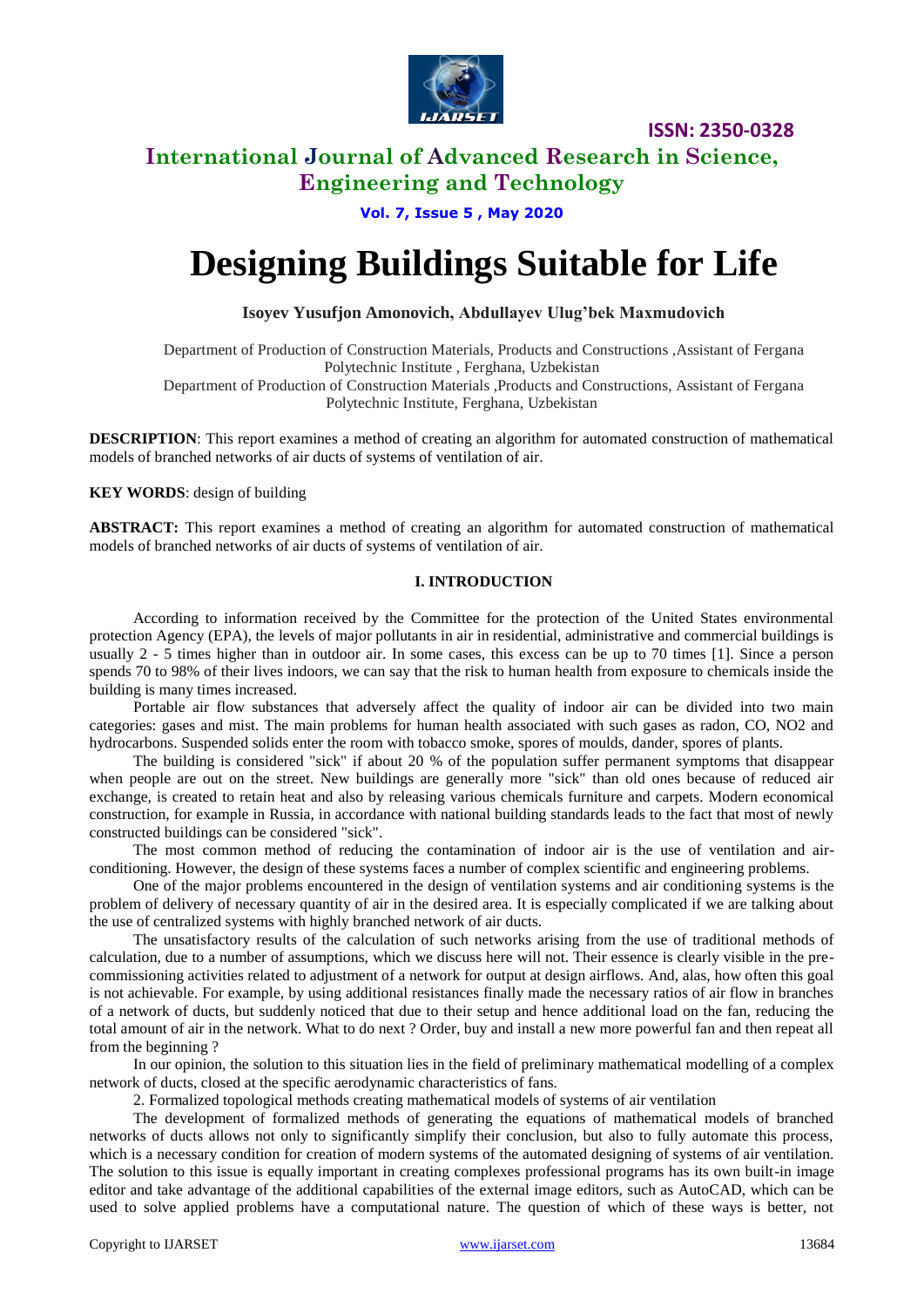

### **International Journal of Advanced Research in Science, Engineering and Technology**

#### **Vol. 7, Issue 5 , May 2020**

considered here, since all depends on the ratio between the graphical and computational difficulties encountered when solving a specific problem.

This report describes a topological method of formation of mathematical models of branched networks of air ducts of ventilation systems with tree structure.

Ductwork can be represented as a set of interconnected, individual elements, e.g. straight sections of ducts, fans, filters, etc. This abstract basic element of the network would be wise to provide in the form of a quadripole on which input pressure and air flow are respectively equal to pH and QH, and the output of pK and QK.



Picture 1.

Abstract element of the pneumatic line as a four-terminal

The characteristics (transfer functions) of elementary network elements can be set in various ways. So, for example, to describe the flow of air along straight sections of ducts, various types of equations are usually used that describe this flow under certain conditions with varying degrees of accuracy. The characteristics of elements such as fans, filters, air heaters are usually set using the so-called aerodynamic characteristics, which are a set of raw experimental data that reflect the dependence of pressure loss on air flow during its passage through the element. In some cases, the characteristic of the element can be set in a semi-empirical way, that is, when using the values of the local resistance coefficients in combination with the equation of air movement.

In this work, when describing the steady flow of incompressible air in absolutely rigid ducts, a model with lumped parameters is adopted. In this case, the equations of motion and air continuity for the j-th network element (duct section) will have the form

$$
p_{jk} = p_{jk} + \left(\lambda_j \frac{l_j}{d_{swe_j}} + \zeta_j\right) \cdot \frac{\rho |Q_j|}{2F_j^2} \cdot Q_j
$$
  

$$
Q_{jk} = Q_{jk} = Q_j = F_j v_j
$$
 (1)

where *PJH* and *PJK* are the air pressure in the initial and final section of the jth section of the duct, Pa;  $p_{jH}$  and  $p_{jK}$  are the air flow rate at the inlet and outlet of the j-th duct section, m3 / s, respectively;

 $v_j$  is the air velocity in the jth section of the duct;

 $F_i$  - flow area of the j-th duct section, m2;

 $l_j$  - is the length of the j-th section of the duct, m;

 $d_{\text{9KB}}$  - equivalent diameter of the j-th section of the duct, m;

 $\zeta_i$  - is the coefficient of local resistance of the jth section of the duct;

p - air density, kg / m3;

 $\lambda_i$  is the drag coefficient along the length of the jth section of the duct.

The aerodynamic characteristic of a network element can be determined as follows

$$
p_{jk} = p_{jk} + f(Q_j)
$$
  
\n
$$
Q_{jk} = Q_{jk} = Q_j
$$
\n(3)

Before proceeding to the description of the algorithm of forming mathematical models of ventilation will make the following definitions.

As part of the network of ducts shall mean the section of the network with the same air flow. In the General case, the network might consist of sections. In that case, if such land is, in turn, consists of several sections with different speed of air movement, it can be easily reduced to a single equivalent.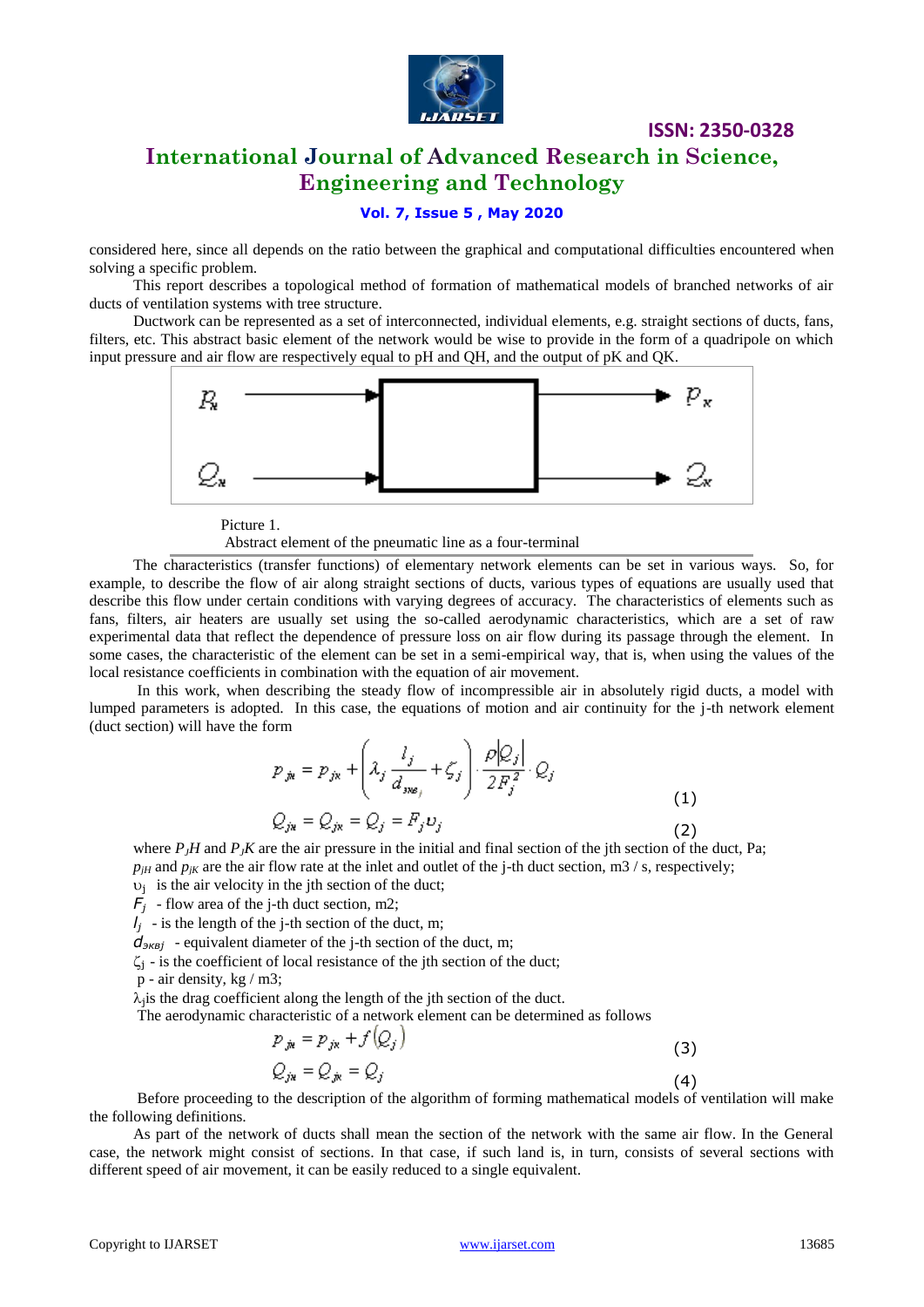

## **International Journal of Advanced Research in Science, Engineering and Technology**

### **Vol. 7, Issue 5 , May 2020**

The term air line we mean a chain of such sites is directed from the air inlet or air distribution units to the fan, which is the root of the whole scheme. The number of such overhead lines on the discharge side of the fan is denoted as kH, and on the suction side of kV. Then the total number of overhead lines in the diagram will be

 $k=kH+kV$  (5)

External schema node will be called node located at its peripheral part. In our case it implies a different air intake and air distribution devices. The number of external nodes in a circuit is equal to the number of overhead lines.

Internal schematic node will be called node, which connects with the one preceding part of the circuit (the parent phase) and, at least, at least the two following sites (child sites). Thus as the direction of movement from one schema element to another, taken direction from the root schema element, which is the fan as the pressure side and suction side. The total number of internal nodes in a circuit having a tree structure, is determined by the ratio

#### $m=n-k$  (6)

Consider the algorithm of the mathematical model of the ventilation system on the example of the design scheme shown in Fig. 2.



An example of the design scheme of an air ventilation system.

This scheme consists of six sections, that is,  $n = 6$ . And it has two overhead lines on the discharge and suction side, that is,  $kH = 2$  and  $kB = 2$ . In this case, the total number of overhead lines  $k = kH + kB = 2 + 2 = 4$ .

On the discharge side there are lines 1 and 2. Line 1 consists of sections 2 and 1, and line 2 consists of sections 3 and 1. On the suction side there are lines 3 and 4. Line 3 consists of sections 4 and 6, and line 4 - from sections 5 and 6. The number of external nodes of the circuit is 4, and the number of internal nodes is 2.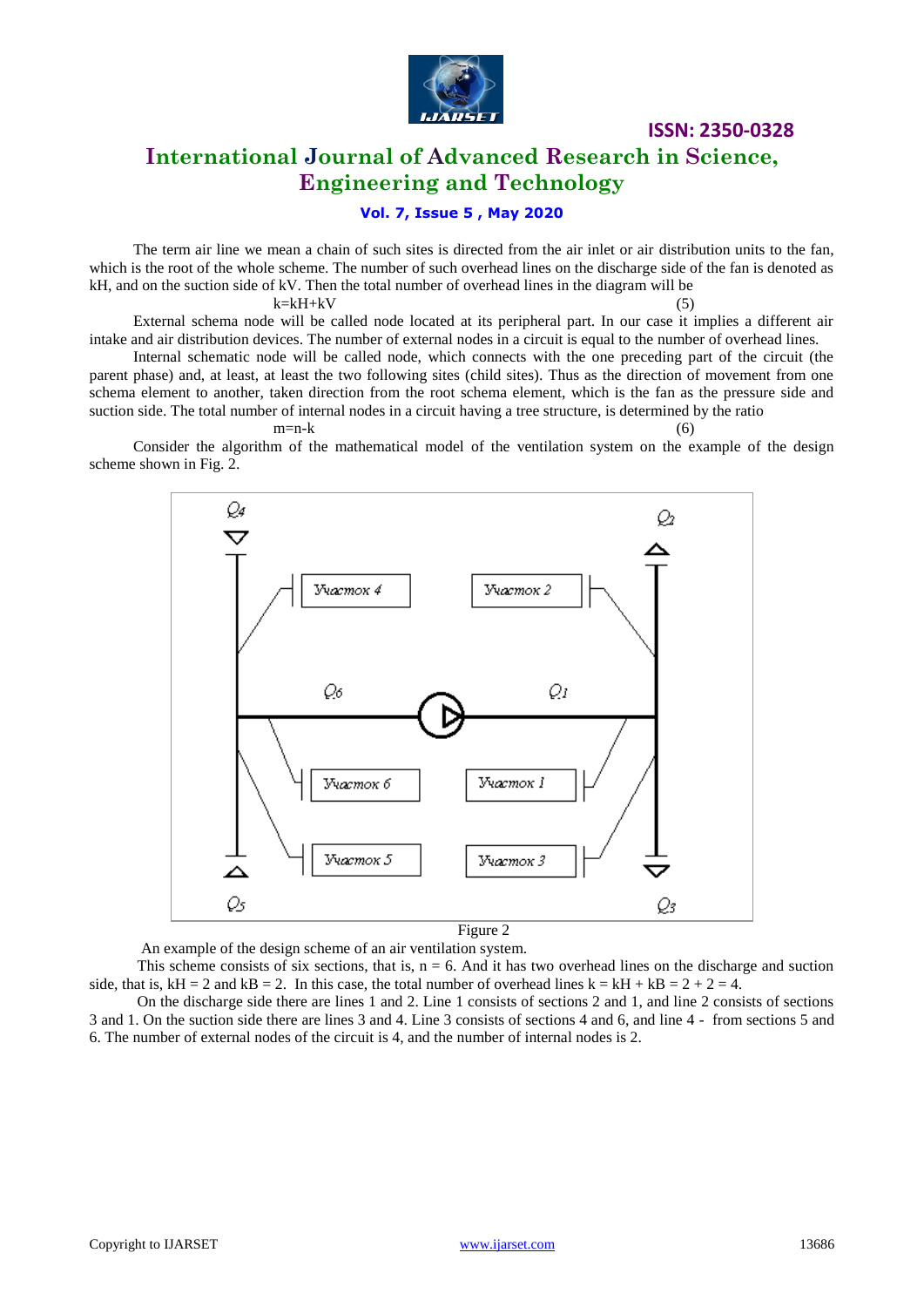

# **International Journal of Advanced Research in Science, Engineering and Technology**

#### **Vol. 7, Issue 5 , May 2020**

The system of equations describing the movement of air on the suction side consists of two equations of motion and one equation of air flow and can be written as

$$
p_{4\alpha} = p_{6\alpha} + \left(\lambda_q \frac{l_q}{d_q} + \zeta_q\right) \frac{\rho |Q_4| \cdot Q_4}{2F_q^2} + \left(\lambda_\delta \frac{l_\delta}{d_\delta} + \zeta_\delta\right) \frac{\rho |Q_\delta| \cdot Q_6}{2F_\delta^2},
$$
  
\n
$$
p_{5\alpha} = p_{6\alpha} + \left(\lambda_5 \frac{l_s}{d_s} + \zeta_5\right) \frac{\rho |Q_5| \cdot Q_5}{2F_s^2} + \left(\lambda_\delta \frac{l_\delta}{d_\delta} + \zeta_\delta\right) \frac{\rho |Q_\delta| \cdot Q_6}{2F_\delta^2},
$$
  
\n
$$
Q_4 + Q_5 = Q_6.
$$

 $f_{\text{follows:}}$  (7)

The equations of system (7) can be interconnected through another element of the circuit - a fan, the aerodynamic characteristic of which can be represented as follows:

$$
p_{\mathbf{x}} = p_{\mathbf{\varepsilon}} + f(Q_I),
$$
  
\n
$$
Q_{\mathbf{x}} = Q_{\mathbf{\varepsilon}} = Q_I = Q_{\mathbf{\varepsilon}}.
$$
\n(8)

where *ph* and *pB* are the air pressure on the discharge and suction side of the fan, Pa, respectively; *qh* and *qk* respectively, the air flow on the discharge and suction side of the fan, m3 / s.Обозначимвеличиныдавленийвоздухавконцезамыкающихэлементовсетикак

$$
p_{2x} = p_{2}, p_{3x} = p_{3}, p_{4x} = p_{4}, p_{5x} = p_{5},
$$
\n(9)

and note that, if air is taken from the volumes and enters the volumes with atmospheric pressure, then the quantities

 $p2 = p3 = p4 = p5 = pa = 0.$ 

Thus, the mathematical model describing the movement of air in the studied system can be written in the form of the following system of nonlinear algebraic

$$
\left(\lambda_{1} \frac{l_{1}}{d_{1}} + \zeta_{1}\right) \frac{\rho |\mathcal{Q}_{1}| \cdot \mathcal{Q}_{1}}{2F_{1}^{2}} + \left(\lambda_{2} \frac{l_{2}}{d_{2}} + \zeta_{2}\right) \frac{\rho |\mathcal{Q}_{2}| \cdot \mathcal{Q}_{2}}{2F_{2}^{2}} - p_{*} + p_{2} = 0,\n\left(\lambda_{1} \frac{l_{1}}{d_{1}} + \zeta_{1}\right) \frac{\rho |\mathcal{Q}_{1}| \cdot \mathcal{Q}_{1}}{2F_{1}^{2}} + \left(\lambda_{3} \frac{l_{3}}{d_{3}} + \zeta_{3}\right) \frac{\rho |\mathcal{Q}_{3}| \cdot \mathcal{Q}_{3}}{2F_{3}^{2}} - p_{*} + p_{3} = 0,\n\left(\lambda_{4} \frac{l_{4}}{d_{4}} + \zeta_{4}\right) \frac{\rho |\mathcal{Q}_{4}| \cdot \mathcal{Q}_{4}}{2F_{4}^{2}} + \left(\lambda_{6} \frac{l_{6}}{d_{6}} + \zeta_{6}\right) \frac{\rho |\mathcal{Q}_{6}| \cdot \mathcal{Q}_{6}}{2F_{6}^{2}} + p_{e} - p_{4} = 0,\n\left(\lambda_{5} \frac{l_{3}}{d_{5}} + \zeta_{5}\right) \frac{\rho |\mathcal{Q}_{5}| \cdot \mathcal{Q}_{5}}{2F_{5}^{2}} + \left(\lambda_{6} \frac{l_{6}}{d_{6}} + \zeta_{6}\right) \frac{\rho |\mathcal{Q}_{6}| \cdot \mathcal{Q}_{6}}{2F_{6}^{2}} + p_{e} - p_{5} = 0,\np_{*} - p_{e} - f(\mathcal{Q}_{1}) = 0,\nequations  $\mathcal{Q}_{1} - \mathcal{Q}_{2} - \mathcal{Q}_{3} = 0$ ,  $\mathcal{Q}_{6} - \mathcal{Q}_{4} - \mathcal{Q}_{5} = 0$ ,  $\mathcal{Q}_{1} - \mathcal{Q}_{6} = 0$ . (10)
$$

This system consists of eight equations and contains eight unknowns Q1, Q2, Q3, Q4, Q5, Q6, pH, pB and, therefore, can be solved with respect to these unknowns.  $\Delta$ 

$$
\left(\lambda_j \frac{l_j}{d_j} + \zeta_j\right) \frac{\rho}{2F_j^2} = \alpha_j \tag{11}
$$

Now let's try to write the system of nonlinear equations (10) in matrix form. The number of rows of this matrix will be equal to the number of equations of system (10) and determined from the side of the fan discharge. The next kB lines are from the suction side. Then the line, with the number  $kH + kB + 1$ , which contains the aerodynamic characteristic of the fan. On this, that part of the system of equations that contains the equations of motion of air ends.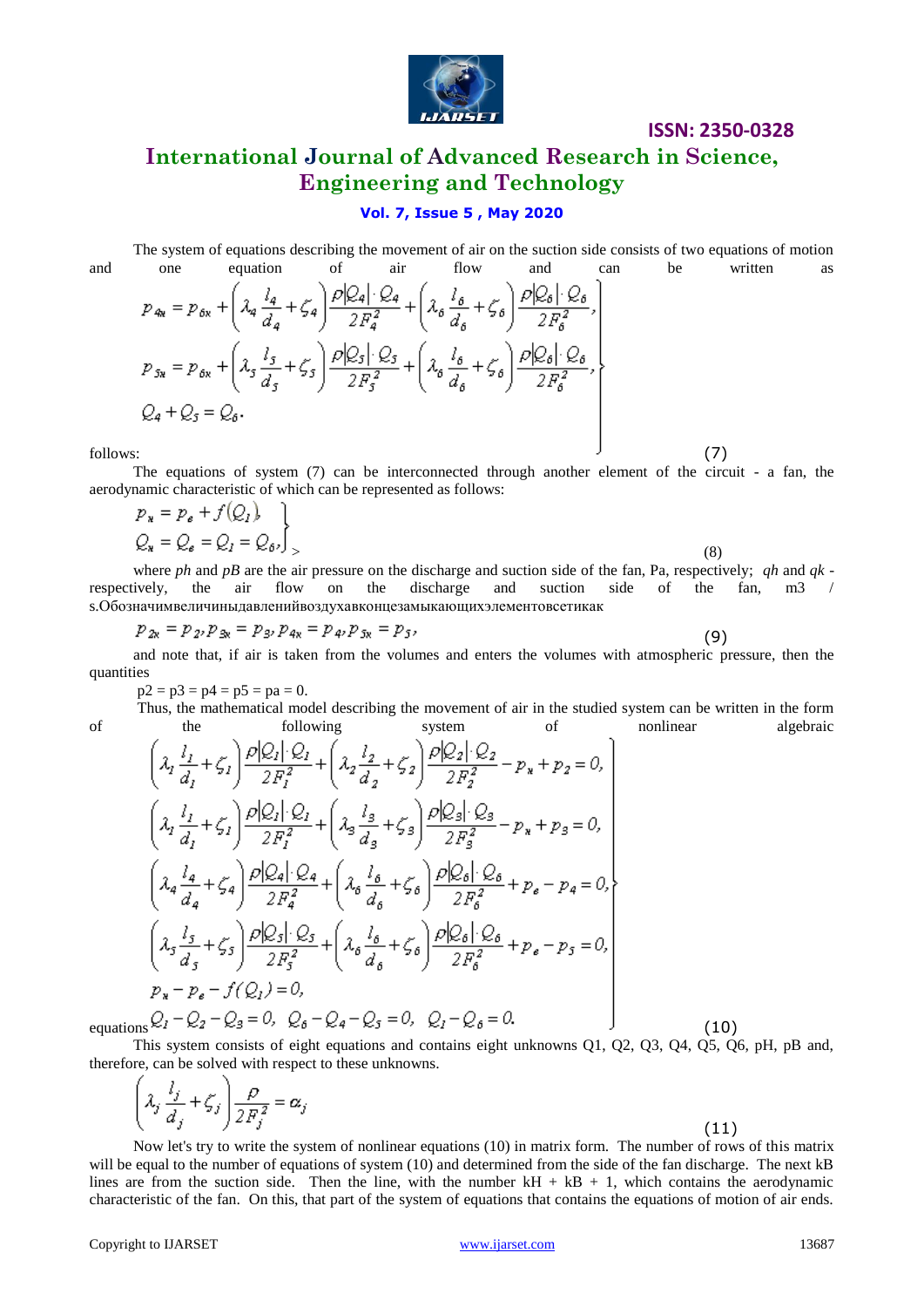

# **International Journal of Advanced Research in Science, Engineering and Technology**

### **Vol. 7, Issue 5 , May 2020**

And the next  $m + 1$  lines reflect the equations of air flow. As the columns of this matrix, we mean the numbers of sections of the circuit, with  $1 \times i \times n + 2$ . The last two columns are used to connect the discharge and suction parts of the circuit.  $\sim$  $\mathbf{r}$  $\sim$ 

$$
\begin{bmatrix}\n\alpha_1|Q_1| & \alpha_2|Q_2| & 0 & 0 & 0 & 0 & -1 & 0 \\
\alpha_2|Q_2| & 0 & \alpha_3|Q_3| & 0 & 0 & -1 & 0 & 0 \\
0 & 0 & 0 & 0 & \alpha_4|Q_4| & 0 & -1 & 0 & 0 \\
0 & 0 & 0 & 0 & \alpha_5|Q_5| & \alpha_6|Q_5| & 0 & 1 & -1 \\
\hline\n\frac{Q_1}{Q_2} & 0 & 0 & 0 & 0 & 0 & 1 & -1 & 0 \\
-\frac{Q_2}{I} & 0 & 0 & 0 & 0 & 0 & 1 & -1 & 0 & 0 \\
0 & 0 & 0 & -1 & -1 & 1 & 0 & 0 & 0 & 0 \\
1 & 0 & 0 & 0 & 0 & -1 & 0 & 0 & 0 & 0 \\
1 & 0 & 0 & 0 & 0 & -1 & 0 & 0 & 0 & 0 \\
x & 0 & 0 & 0 & -1 & 0 & 0 & 0 & 0 & 0 \\
x & 0 & 0 & 0 & -1 & 0 & 0 & 0 & 0 & 0 \\
x & 0 & 0 & 0 & -1 & 0 & 0 & 0 & 0 & 0 \\
x & 0 & 0 & 0 & -1 & 0 & 0 & 0 & 0 & 0 \\
x & 0 & 0 & 0 & 0 & 0 & -1 & 0 & 0 & 0 \\
x & 0 & 0 & 0 & 0 & 0 & 0 & -1 & 0 & 0 \\
x & 0 & 0 & 0 & 0 & 0 & 0 & -1 & 0 & 0 \\
x_1|x_1| & \alpha_2|x_2| & 0 & 0 & 0 & 0 & -1 & 0 & 0 \\
\hline\n\alpha_1|x_1| & \alpha_2|x_2| & 0 & 0 & 0 & 0 & -1 & 0 \\
\hline\n\alpha_2|x_1| & 0 & \alpha_3|x_3| & 0 & 0 & 0 & -1 & 0 \\
\hline\n\alpha_3|x_2| & 0 & 0 & 0 & 0 & 0 & 1 & -1 \\
\hline\n\frac{\alpha_2|x_2|}{\sqrt{x_2y}} & 0 & 0 & 0 & 0 & 0 & 1 & -1 & 0 \\
\hline\n\alpha_3|x_3| & 0 & 0 & 0 & 0 & 1 & -1 & 0 \\
\hline
$$

 $(x)$  (i.e.  $(x)$ ) (i.e.  $(x)$ ) (i.e.  $(x)$ ) (i.e.  $(x)$ ) (i.e.  $(x)$ ) (i.e.  $(x)$ ) (i.e.  $(x)$ ) (i.e.  $(x)$ ) (i.e.  $(x)$ ) (i.e.  $(x)$ ) (i.e.  $(x)$ ) (i.e.  $(x)$ ) (i.e.  $(x)$ ) (i.e.  $(x)$ ) (i.e.  $(x)$ ) (i.e.  $(x)$ ) (i.e.  $(x)$ ) (i.e.  $(x)$ )

Given the notation (13) and (14), the system of equations (12) can be written in a more compact vector form:  $A(x) \cdot x = B$ (15)

It should be borne in mind that, despite the matrix form of writing, the system of equations (15) is essentially nonlinear. This is due at least to the fact that the loss of air pressure along the length and in the local resistances of the ducts can have a quadratic character. Moreover, the aerodynamic characteristics of many elements, such as fans, filters, etc., are not set by the analytical method at all. Therefore, in fact, one has to solve a system of nonlinear equations. For this, the system of equations (15) is transformed to the form:

$$
F(x) = A(x) \cdot x - B = 0
$$

The algorithm considered above can be fully automated if, when forming the circuit, the structure of the data representation in the form of a tree is used as its elements. Figure 3 shows a part of the tree diagram, which shows the <sup>j</sup>-th plot in combination with other neighboring plots. Each j-th duct section has a pointer to the parent (previous) section P<sub>j</sub> and may have pointers to the next section N<sub>j</sub> and two daughter sections C<sub>j</sub><sup>(1),</sup> C<sub>j</sub><sup>(2)</sup>.

(16)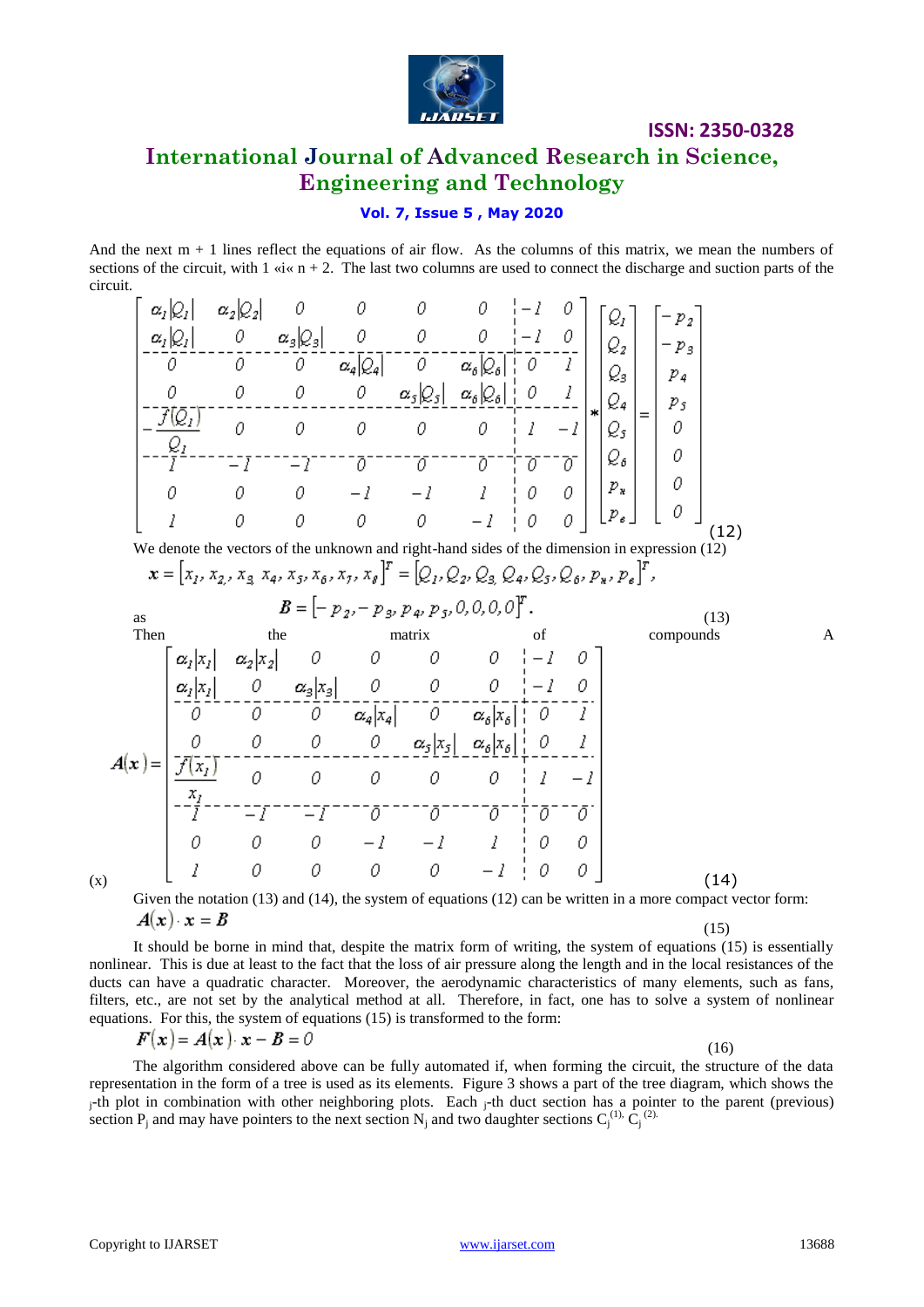

# **International Journal of Advanced Research in Science, Engineering and Technology**

**Vol. 7, Issue 5 , May 2020**



Figure 3

Structural representation of data in the form of a tree.

For automated processing of data contained in such structures, it is most convenient to use recursive procedures and functions, since there are no uniquely defined simple methods that allow you to bypass the elements of this tree in the shortest and most rational way.

#### **FINDINGS**

This algorithm for the formation of a mathematical model of an extensive network of ducts was used to create software that allows aerodynamic calculations of ventilation and air conditioning systems. A comparison of the performed calculations with the experimental data obtained during the commissioning of specific objects showed that this algorithm qualitatively correctly describes all the possible processes that may occur during the transportation of air to the consumer. And in quantitative measurement, its use leads to a slight excess of air pressure losses in the range of (10-15)% in relation to experimental data. It should be especially noted that when using this algorithm, it is possible to take into account such phenomena as excess or decrease in air pressure (relative to atmospheric) in air-conditioned rooms, the ability to control air distribution elements.

#### **REFERENCES**

1. Design Engineer and Recipient of Pod Editorial Professor Poo enko N.E. pg no: 05-09.

2. Drozdov V.F. Sanitary engineering of buildings M Stroizdat 1997 pg no: 15-20.

3. Theological V.N. etc. Auto and ventilation M Stroizdat 1990 pg no: 13-15.

4. Drozdov V.F. Outlet and ventilation, frequency 1 and frequency 2 pg no: 126-129.

5. G.G. Ignazarov, Regional Aircraft, Heating and Ventilation, M Stroyizdat 1998 pg no: 129-136.

6. Theological V.N. Output and ventilation of frequency 1 and frequency 2 pg no: 98-108

7. V.I. Bogoslovsky and A.N. Scanavi Heating Moscow 1991 pg no: 66-83

8. K.V. Tikhomirov General heating engineering, diesel gas production and ventilation 1991 pg no: 156-178.

9. V.M. Gusev et al. Heating, ventilation, ventilation and air conditioning Leningrad 1991 pg no: 56-98.

10. Shekin R.V. and others. Kiev "Budivalnik" 1998 pg no: 33-42.

11. I.V. Prozorov G.I. Nikolodze, A.V. Minaeva "Hydraulics, water supply and sewerage" M. "Vkshaya school" 1990 pg no: 52-58.

12. V.I. Kalisun, V.S. Kedrov, Yu.M. Laskov, P.V. Safonov "Hydraulics, Water Treatment and Sewerage" M. "Stroyizdat" 1990 pg no: 78-92. 13. V.S. Kedrova, E.N. Levevnova "Plumbing equipment", M. "Stroyizdat" 1999 pg no: 25-26.

14. The methodology of water supply for the course "Waterproofing and wastewater treatment and monitoring", Ferghana 1994 / Abduganiev NK, Khusanov N.Kh. / pg no: 96-101.

15. SNIP 2.04.01 - 85 "Intravenous plumbing and sewing system".

16. SNIP 2.04.02 - 84 "Water supply and water supply".

17. SNIP 2.04.03 - 85 "Sewerage, sewerage and solar services"

18. Engineer for repair and maintenance. Under the red. NOT. Pashenko 1991 pg no: 39-41.

19. Water supply and sewerage. T.T. Tursunov, N.K. Abduganiev. Ferghana 2001 pg no: 168-173.

20. Mamatov Vaxidjon Shuhratovich, "solar power" international journal of advanced research in science, engineering and technologyvolume 6, issue 12, december 2019 pp 12006-1201

21. Sobirova Dilfuza Tillavaldievna, "features of installing the circulation pump" international journal of advanced researchers in scence, engineering and technology volume 6.issue 12, December 2019 issn: 2350-0328

22. Nigmatov Ulugbek Zhurakuzievich leduyushchaya LXIX Mejdunarodnaya nauchno-prakticheskaya konferentsiya Conference «International Scientific Review of the Problems and Prospects of Modern Science and Education» provoditsya 21.05.2020 g. Collection in the USA (Boston.